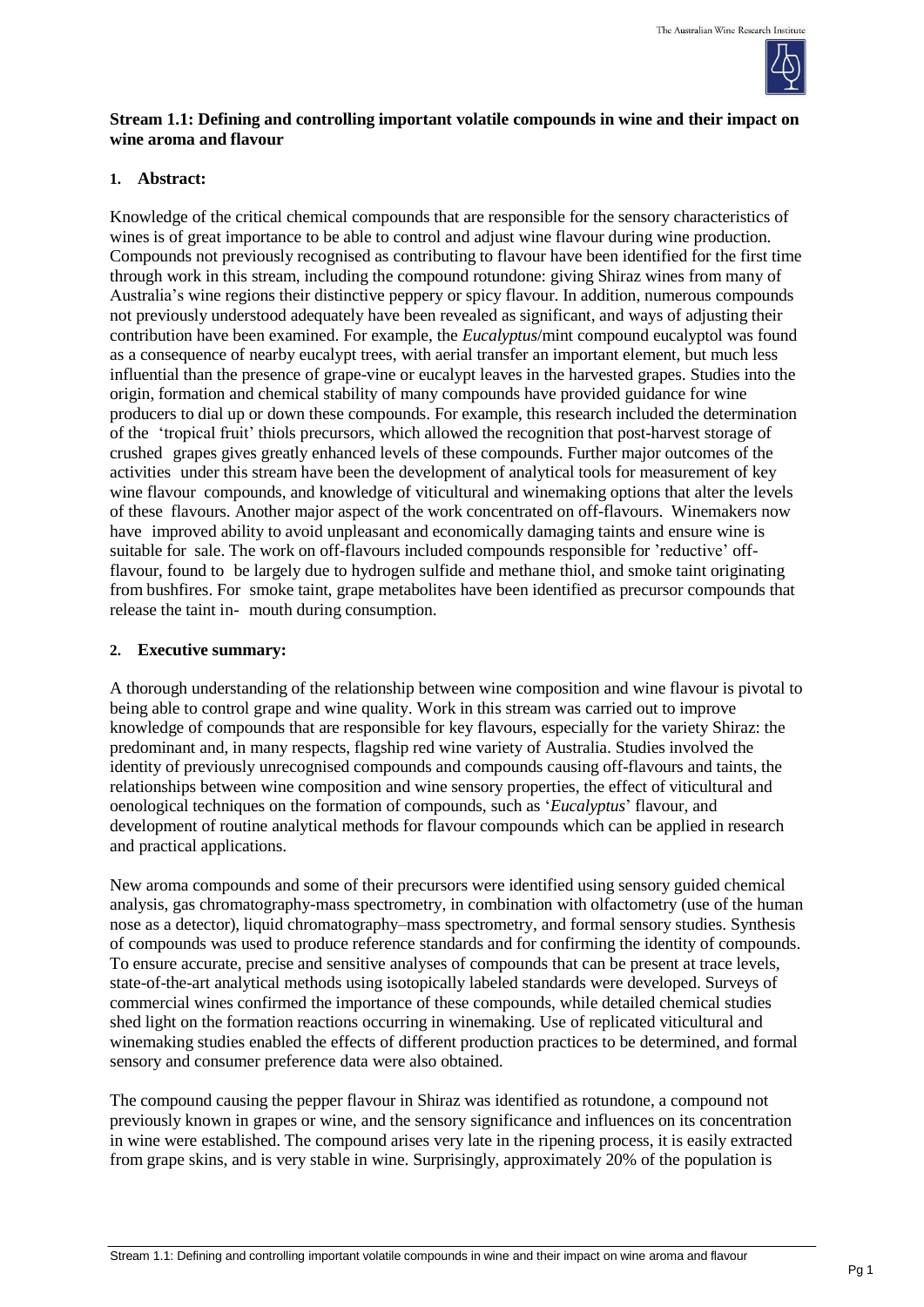

unable to perceive the compound. Dimethyl sulfide and beta-damascenone were also found to be important to Shiraz flavour, giving fruity flavour.

Grape metabolites of bushfire-derived phenolic compounds were identified as important to smoke taint. They were found to act as a direct source of flavour, breaking down in-mouth due to enzymatic action of saliva components. This opened up a new area of research applicable to wine flavour and aftertaste generally. The key smoke taint compounds were identified, diagnostic tests were successfully validated and the abundance of key indicators for smoke exposure was established in 'clean' and 'problem' grape and wine samples, this knowledge was used actively by grape growers and wine producers following smoke events in their regions.

For 'reductive' off-flavour, two sulfur compounds were found to be the most significant. Analytical methods were established enabling the robust quantification of a range of undesirable sulfur compounds for shelf life studies and by wine companies seeking to avoid this flavour. Compounds causing a plastic/chemical taint were also identified as chlorophenols, and the information developed was applied to several major taint issues in the industry.

Grapevine proximity to *Eucalyptus* trees was shown to be the primary cause of the minty/eucalypt flavour found in some wines. Small numbers of eucalypt leaves entrained in the must were the primary source, with grape vine leaves also being a surprising origin. The potent thiols responsible for 'tropical fruit' flavour in white wines, especially in Sauvignon Blanc, were found to be derived from a complex group of precursors. These precursors were greatly enhanced in crushed grapes after a period of storage following harvest, whether from mechanical harvesting and transport or by deliberate postharvest cool storage. These findings provided producers with a straightforward opportunity to increase this flavour in white wines.

Analytical methods for a large number of key compounds were established, providing unprecedented ability for robust measurement. The quantitative data generated provided essential context regarding the compounds' sensory significance, detection thresholds and contribution to wine flavour. These methods allowed greatly improved understanding of the effect of yeast and fermentation, oxygen, bottle storage and closures, nutrients, and many other variables on these compounds through work undertaken on various AWRI streams. The results of the work were utilised by numerous wine industry personnel for viticultural and oenological improvement work or in resolution of issues with third parties.

The results of this research stream have greatly increased our knowledge of the main volatile compounds involved in wine flavour. The causative compounds for many of the most important sensory attributes of wines are now established and many of the influences on their formation understood. While there are several key sensory attributes of wines where the cause is still not known, the work in this stream has given producers unprecedented ability to avoid off-flavours and taints while controlling positive flavours.

| <b>Affiliation</b>                           | Area of support/contribution                              |
|----------------------------------------------|-----------------------------------------------------------|
| Symrise, Germany                             | Identification of rotundone                               |
| University of Adelaide, School of            | Smoke taint, thiols, eucalyptol                           |
| Agriculture, Food and Wine                   |                                                           |
| <b>Flinders University</b>                   | Chemical synthesis, mechanistic studies, lactone research |
| University of Auckland                       | Rotundone studies                                         |
| <b>CSIRO Ecosystem Sciences</b>              | Rotundone studies                                         |
| University of Melbourne                      | Rotundone studies                                         |
| Institut Francais de la Vigne et du Vin Pole | Rotundone studies                                         |
| Sud-Ouest, France                            |                                                           |
| University of Bonn, Germany                  | Rotundone and sesquiterpene studies                       |
| Shaw and Smith                               | Oenological studies                                       |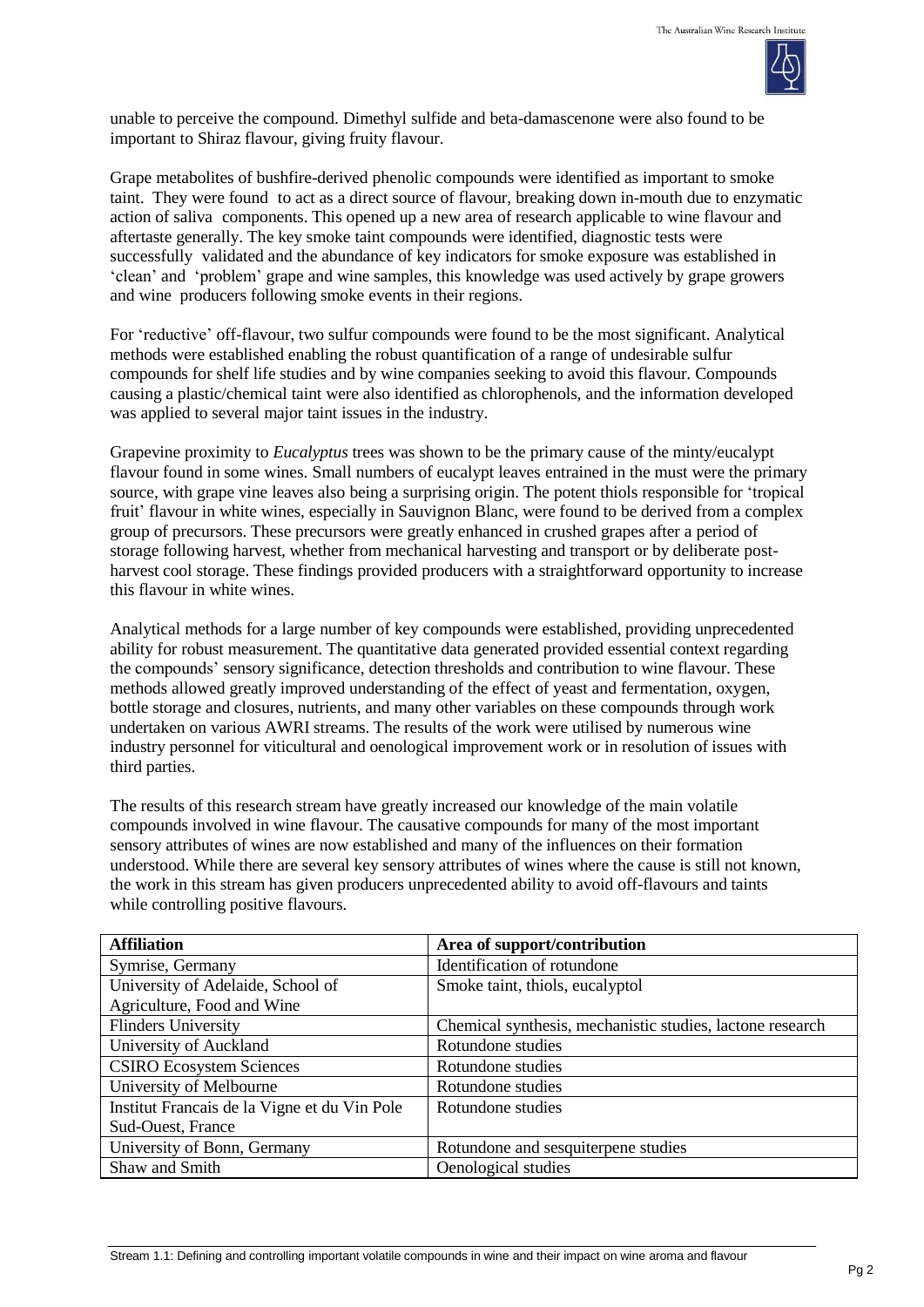

| <b>Affiliation</b>       | Area of support/contribution |
|--------------------------|------------------------------|
| Casella                  | Oenological studies          |
| Mt Langi Ghiran          | Oenological studies          |
| Orlando                  | Oenological studies          |
| <b>Curtin University</b> | <b>Thiols</b>                |

# **3. Background:**

A thorough understanding of the relationship between wine composition and aroma/flavour is pivotal to being able to control grape and wine quality. The body of research conducted at the AWRI and overseas prior to the initiation of this stream, has resulted in an appreciation of how many volatile compounds contribute to wine flavour, how they are formed in grapes and wine, and how they are degraded. Nevertheless, many important flavours, both desirable and undesirable, were poorly or not at all explained, and the factors affecting their concentration were also poorly understood.

At the time work in this stream commenced, the compound causing pepper/spice flavour in Shiraz was not known, nor was the identity of sulfur compounds that were most important to 'reductive' flavour, or the cause of the eucalypt/mint flavour in red wines. Indeed, there were few studies investigating Shiraz flavour generally, with little known about the differences between Shiraz flavour and Cabernet Sauvignon flavour, for example. Yet knowledge of what factors are responsible for particular sensory properties and the reasons for variability in concentration of wine components is necessary to devise methods to enable producers to manage these sensory characteristics. Additionally, how the vine nitrogen status influences the quality and composition of secondary metabolites in grapes and wine flavour was poorly understood.

This stream had the expected outcomes of achieving knowledge to guide industry's ability to improve viticultural and oenological practices to achieve desired flavour in wines. Knowledge was also sought to avoid incidences of taints and other off-flavours. The stream also aimed to provide economic benefits to industry as a result of quality improvements and the capability to produce wines that respond to market demands.

### **4. Stream objectives:**

The stream had the following objectives:

- Determine the chemical nature of hitherto unrecognised important volatile wine aroma and flavour compounds. The initial focus was on the Shiraz variety, and on characters associated with oak and oxidation, as well as taints, off-flavours, 'reduced' and 'green' characters. As a result of budget constraints from the onset of the research program, the emphasis on oak and 'green' flavour was reduced, and planned studies on glycoside precursors were deferred. From industry feedback and knowledge of the research area, it was considered that oak flavour was relatively well understood while previous work on glycoside precursors was already quite extensive and unlikely to achieve major results in the short-term. Examination of 'green' flavour, while reduced in scope, was continued through collaboration with other research projects which required compositional analysis to characterise grape maturity.
- Enhance understanding of the relationship between wine composition and wine sensory properties, including what combinations of known volatile and non-volatile constituents have the greatest effect on 'in mouth' sensory properties. The details of this component of the stream will be reported in Stream 1.2 (Phenolics and their contribution to wine composition and sensory properties).
- Determine the effect of viticultural and oenological techniques on the formation and fate of volatile wine aroma/flavour compounds, notably for control of compounds such as those causing 'eucalypt', 'tropical fruit' and 'pepper' flavour.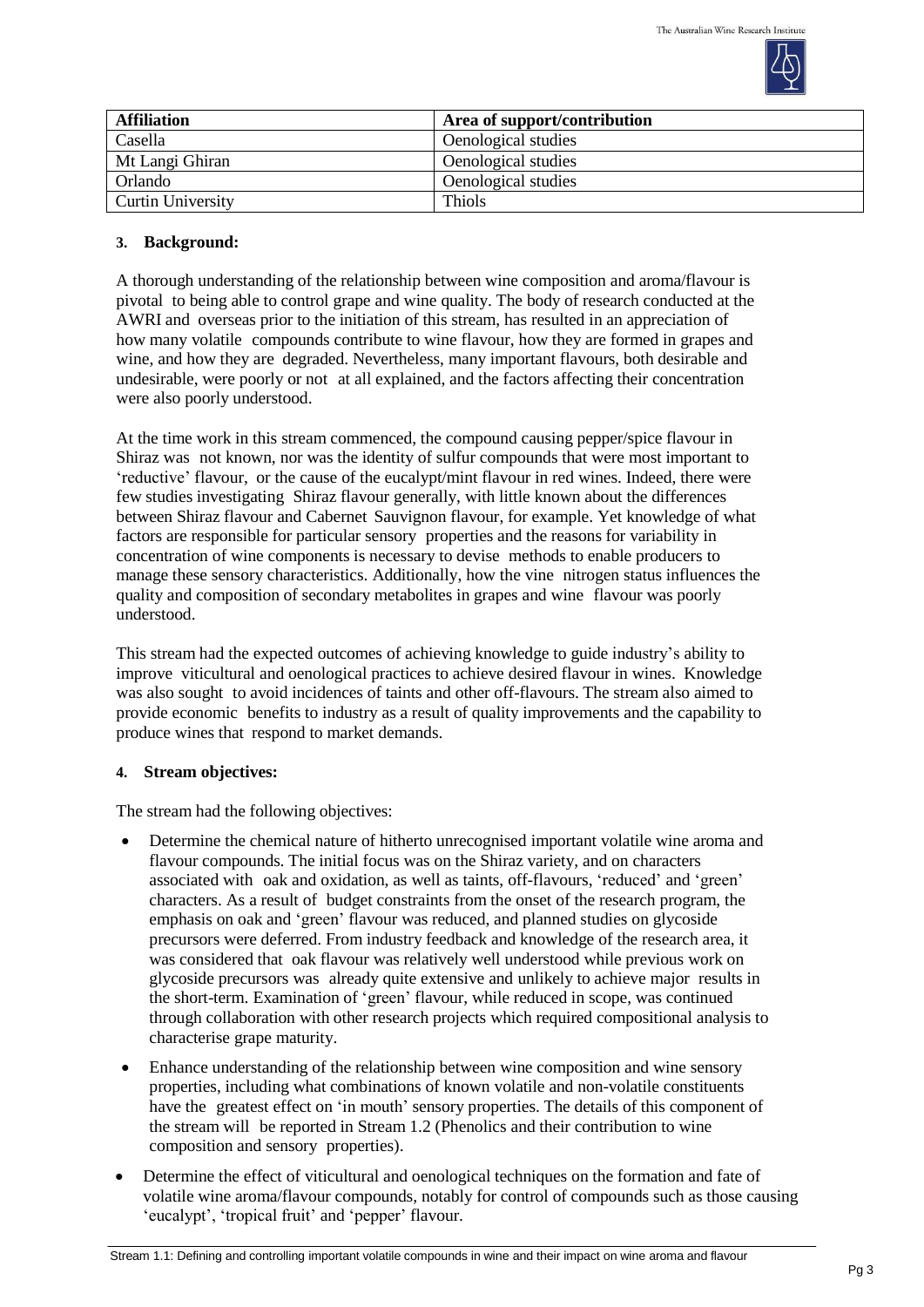

 Develop analytical methods for volatile aromas in grapes and wine to enable industry to produce wines that respond to market demand.

## **5. Methodology:**

The stream used multiple approaches to meet the objectives, with several steps including establishing the identity of target compounds, producing a reliable analytical method, determining their sensory significance and importance to wine flavour, and investigating influences on concentrations found in wines.

For identification of new compounds, sensory guided chemical analysis was used, with gas chromatography-mass spectrometry (GC-MS)-olfactometry, aroma threshold measures, and informal sensory assessments applied to identify probable compounds responsible for key sensory attributes of wines (Wood et al. 2008). The identity of the volatile compounds responsible for the flavour attributes in wines was established through synthesis of compounds for use as analytical standards, and through GC-MS studies and additional sensory studies, to confirm the identity and the importance of the compounds.

Targeted, specific analytical methods using GC-MS or LC-MS were developed for the identified compounds using stable isotope dilution analysis (Siebert et al. 2008), with synthesised standards as required. The methods were validated and simplified where possible to allow routine, relatively rapid analysis, as well as transfer of methods between instruments, with appropriate limits of quantification. Quantitative analytical methods for the major known aroma compounds in wines were applied to support other research programs and industry trials.

For the relatively reactive compounds involved in 'reductive' aroma, sample preparation needed to be minimised where possible and a highly selective method was required, hence a sulfur specific detector was adopted (Siebert et al. 2010).

Accurate, precise quantitative analyses were used to survey commercial wines. Data was collected on the numbers of wines where an aroma compound was above sensory detection threshold. These data provided evidence that this compound was of importance to wine. For many compounds, the sensory significance was further determined through comprehensive threshold testing using wine as the matrix, reconstitution experiments, and collection of sensory descriptive and consumer preference data (with Stream 3.1).

The formation of aroma compounds was established through kinetic and mechanistic studies, ways of adjusting their levels through viticultural and winemaking practices were assessed, stability of compounds was characterised during extended storage, and propensity of key aroma compounds to be absorbed by wine closures was examined. Work was conducted in close collaboration with multiple industry partners, including Casella Wines, Orlando Wines, Mt Langi Ghiran, and Shaw and Smith, to assess commercially viable options for adjusting levels of aroma compounds. The program linked very closely with other streams, notably 1.2, 1.3, 2.1, 2.2, 2.4, 3.1 and 4.1. For example, off-flavour investigations of smoke taint were undertaken with Stream 4.1 (knowledge transfer) and 3.1 (sensory and consumer).

### **6. Results and discussion:**

The wine aroma stream concentrated on compounds that result in important sensory attributes, attributes that were identified from consumer studies as important to wine quality, notably kerosene flavour, oxidation, 'reductive' flavour, pepper, eucalypt, oak flavour, 'green' flavour, fruit flavour in red wines, as well as taints such as smoke and plastic/chemical taints. Knowledge of Shiraz flavour was considered as high priority because very limited understanding of the flavour of this important variety was previously available.

### **The identification of key flavour compounds**

The compound causing black pepper/spicy flavour in some Shiraz wines, especially those from cooler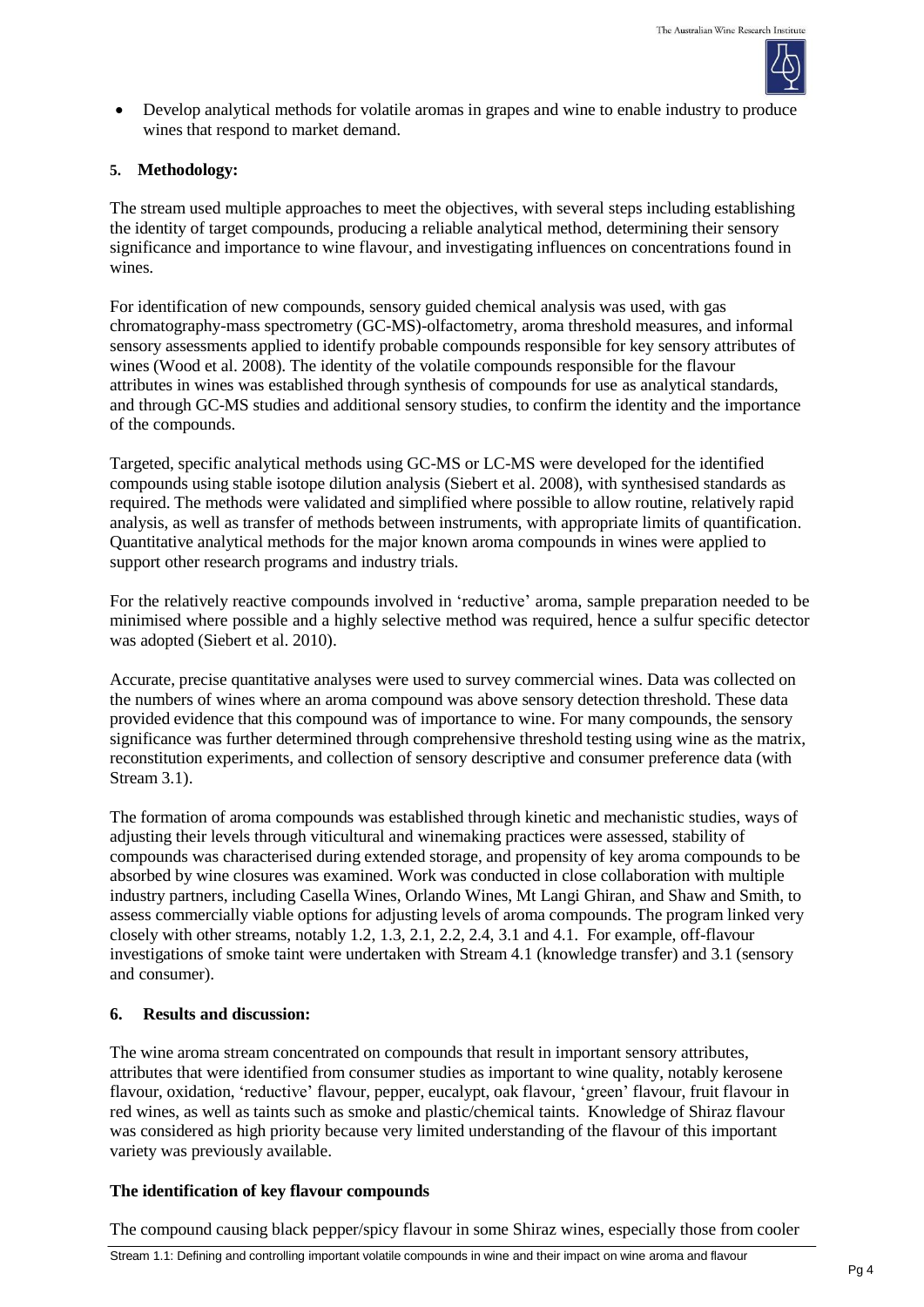

climates, was successfully identified as the grape-derived sesquiterpene rotundone (Siebert et al. 2008, Wood et al. 2008, Pollnitz et al. 2008, Herderich et al. 2012). The identification of the chemical structure of the peppery aroma compound proved to be a large challenge (Parker et al. 2007), requiring several years of effort. Following sourcing of an authentic reference standard and sensory detection threshold testing, it was found that rotundone not only had a very low threshold (8 ng/L in water), but that approximately 20% of the subjects tested were insensitive, being unable to smell it even at extremely high concentrations (Wood et al. 2008). The compound was previously known as a constituent in nut grass and some other plants, but was not recognised as an important aroma compound and had not previously been found in wine. Following the identification of the compound responsible (Wood et al. 2008), a quantitative method was developed using a synthesised labeled analogue as an analytical standard (Siebert et al. 2008). A survey of 137 red wines showed that while more than 80% had no detectable rotundone, of those that had appreciable levels above the sensory threshold, most were Shiraz, with lower levels of the compound also present in Durif and Pinot Noir, most were from cooler regions (Jeffery 2009, Herderich et al. 2012).

The role of glycoside precursors of volatile phenols as releasers of flavour, by breakdown in-mouth, was established during research into the chemical basis of bushfire-derived smoke taint (Parker et al. 2012). Sensory experiments showed that glycoside conjugates of volatile phenols, while odourless, release flavour in mouth (Stream 3.1).This is a previously unrecognised source of flavour, and with many glycosides of fruity flavour compounds found in wine, this could also be a major source of positive flavour in wine.

The compounds 2,6-dichlorophenol and 6-chlorocresol were found to be of particular significance in taint studies, due to very low sensory thresholds (Coulter et al. 2008, Capone et al. 2010b). Indole was found to be a key compound involved in mothball-like fermentation off-flavour developed by yeast under stress conditions (Coulter et al. 2008, Capone et al. 2010a).

### **Wine composition and sensory studies**

Methanethiol and hydrogen sulfide were found to be of greatest importance in 'reductive' off-flavours (Siebert et al. 2010). This result is based on sensory threshold measures, quantitative data from a range of studies with sensory data, as well as additional studies. Dimethyl sulfide was also found to be important to wine flavour, although this compound was not invariably a negative influence, being involved in varietal flavour especially of red wines as discussed below.

Detailed studies were conducted on premium commercial Shiraz wines from the Barossa Valley, and a cooler climate (Margaret River). Sensory differences between the wines related to rotundone concentration, oak volatiles, and dimethyl sulfide (DMS), with beta-damascenone and several fatty acid ethyl esters also being very important. These results were obtained by GC-olfactometry, including aroma extract dilution analysis, followed by quantitative analysis and reconstitution/omission sensory studies (Herderich et al. 2012). The key role of DMS, previously indicated as important to fruit flavour, is of great interest as a marker compound of wine quality that can be traced to precursors in grapes. The presence of acids and salts had a large effect on increasing the perception of rotundone, a relatively polar compound, while reducing the effect of DMS.

Investigations of relationships of a wide range of volatile aroma compounds with sensory data showed that relatively small numbers of key volatiles are needed to predict important sensory attributes (Francis et al. 2010b). The sensory thresholds of four isomers of oak lactone were determined (Brown et al. 2006), giving guidance of the sensory significance of these compounds.

The concentration of a number of gamma-lactone enantiomers in a wide range of wine types were measured and their odour detection thresholds determined (Brown et al. 2007, Cooke et al. 2009a, Cooke et al. 2009b). Previous studies have suggested that these compounds might be important to wine flavour, with some having aromas of stone fruit. The results from experiments conducted under this stream indicated that gamma-lactones are not likely to contribute individually to wine aroma, although they might in combination have an effect for red wines.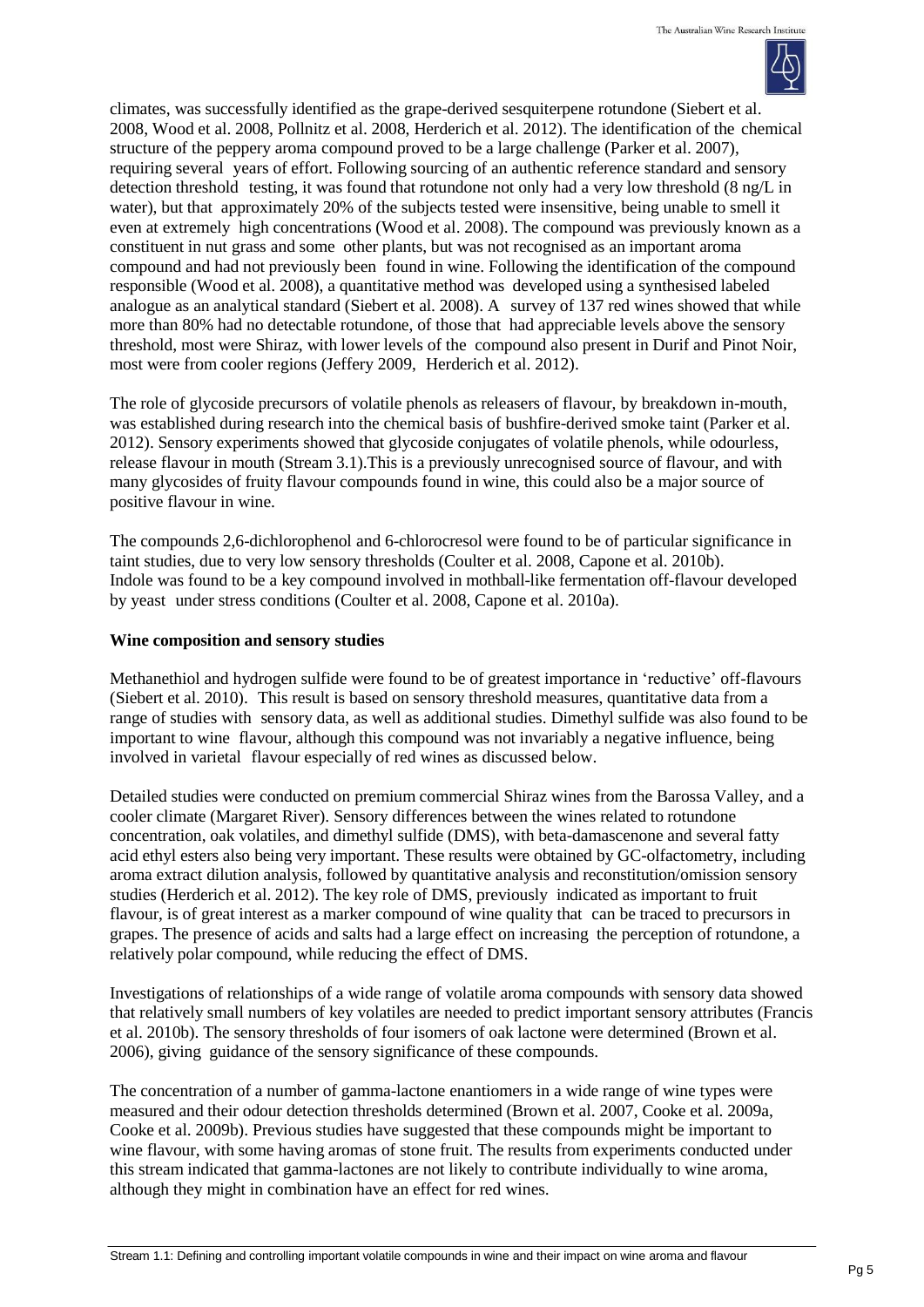

#### **Effects of winemaking and viticultural variables**

It was shown that the key peppery compound, rotundone, was very stable in wine and was not removed through absorption by closures of various types to any extent (Jeffery et al. 2009). Rotundone was found to be present in grape skins rather than pulp or seeds and is a relatively water soluble compound. Studies on extraction during fermentation on skins showed that fairly high levels were present in must early in fermentation, and that it was readily extracted from skins as fermentation progressed (Herderich et al. 2012). The compound was formed in grape berries very late in the ripening process, and rotundone concentrations at harvest were found to vary significantly from season to season (cooler seasons resulted in higher levels; Wood et al., 2008). Additional effects were found to be due to vine vigour and degree of bunch shading. Fermentation had no effect on rotundone in wine, with no yeast-related differences observed for the *S. cerevisiae* strains studied (Herderich et al. 2012).

The compound known to be the cause of *Eucalyptus*/mint flavour, eucalyptol (also known as 1,8 cineole, a monoterpene compound) was previously found to be present in wine as an end-product of grape derived monoterpene hydrolysis and rearrangement reactions, as well as due to transfer from *Eucalyptus* trees grown near vineyards (summarised in Capone et al. 2011a). Studies were conducted to find the major source of the compound. The formation of eucalyptol in wines from grape-derived monoterpene precursors was found to be of negligible significance, showing that other sources of the compound must be the cause of *Eucalyptus* flavour (Capone et al. 2011a).

The origin of eucalyptol was clearly identified as a result of quantifying eucalyptol amongst airborne volatile organic compounds in vineyards, kinetic model studies, measurement of eucalyptol concentrations in grapes, stems, and leaves near to *Eucalyptus* trees, and fermentation investigations (Capone et al. 2011a, 2012b). Grapevine proximity to *Eucalyptus* trees was shown to be the primary cause. While aerial transfer directly to the skin of grape berries was an important source, eucalyptol in wine was found to be derived mainly from matter other than grapes (MOG), most notably the presence of eucalypt leaves or woody material, which increased levels in wine dramatically (Capone et al. 2011a, 2012b). Eucalyptol was demonstrated to be very stable in wine over extended storage and was not removed through absorption by wine closures (Capone et al. 2011a). Survey data showed that the compound was only important to red wines, and that some regions can have very high concentrations in some wines. The *Eucalyptus*/minty flavour is not necessarily undesirable, with many consumers appreciating the character (Herderich et al. 2012). Finally, GC-olfactometry studies provided little evidence for other compounds contributing to this flavour.

Changes involved in the 'C6' compounds involved in 'green/grassy' aroma were investigated in tropical thiol precursor studies (Capone et al. 2011e, 2012c), and in a study on Cabernet Sauvignon maturity (Bindon et al. 2013, discussed in Stream 1.2). These compounds are involved in the production of tropical thiols during fermentation. In riper grapes, their concentration in wines diminishes dramatically compared to grapes picked earlier, which is related to a disappearance of 'green' flavour, together with isobutyl methoxypyrazine, also involved in 'green' flavour.

A key step in the formation of the 'kerosene' aroma compound TDN (1,1,6-trimethyl-1,2 dihydronaphthalene) was made clear for the first time. This provided the ability to monitor the precursor to this compound to predict how an aged wine might be affected by this character (Daniel et al. 2008a). A survey of commercial Riesling wines showed clearly that aged wines under screw cap can have higher levels of TDN than cork sealed wines, and also showed that some regions had a higher number of wines with elevated levels of TDN (Black et al. 2012).

Stream 1.1: Defining and controlling important volatile compounds in wine and their impact on wine aroma and flavour A number of new precursors to the potent varietal thiol compounds 3-MH and 4MMP ('tropical fruit') were identified. The studies showed that the glutathione form of 3-MH was much more abundant than the cysteine conjugate, and provided understanding of the various reactions in grape must giving rise to these important compounds (Pardon et al. 2008, Fedrizzi et al. 2009, Capone et al. 2010a, Grant-Preece et al. 2010, Capone et al. 2011b, Capone et al. 2011c). Storage of crushed grapes post-harvest, whether through transport in harvester bins or cold storage (Capone and Jeffrey 2011d, Capone et al. 2012a), was found to give a very large increase in concentrations of the precursors, providing a practical means of enhancing levels in wines, with smaller differences related to level of sulfur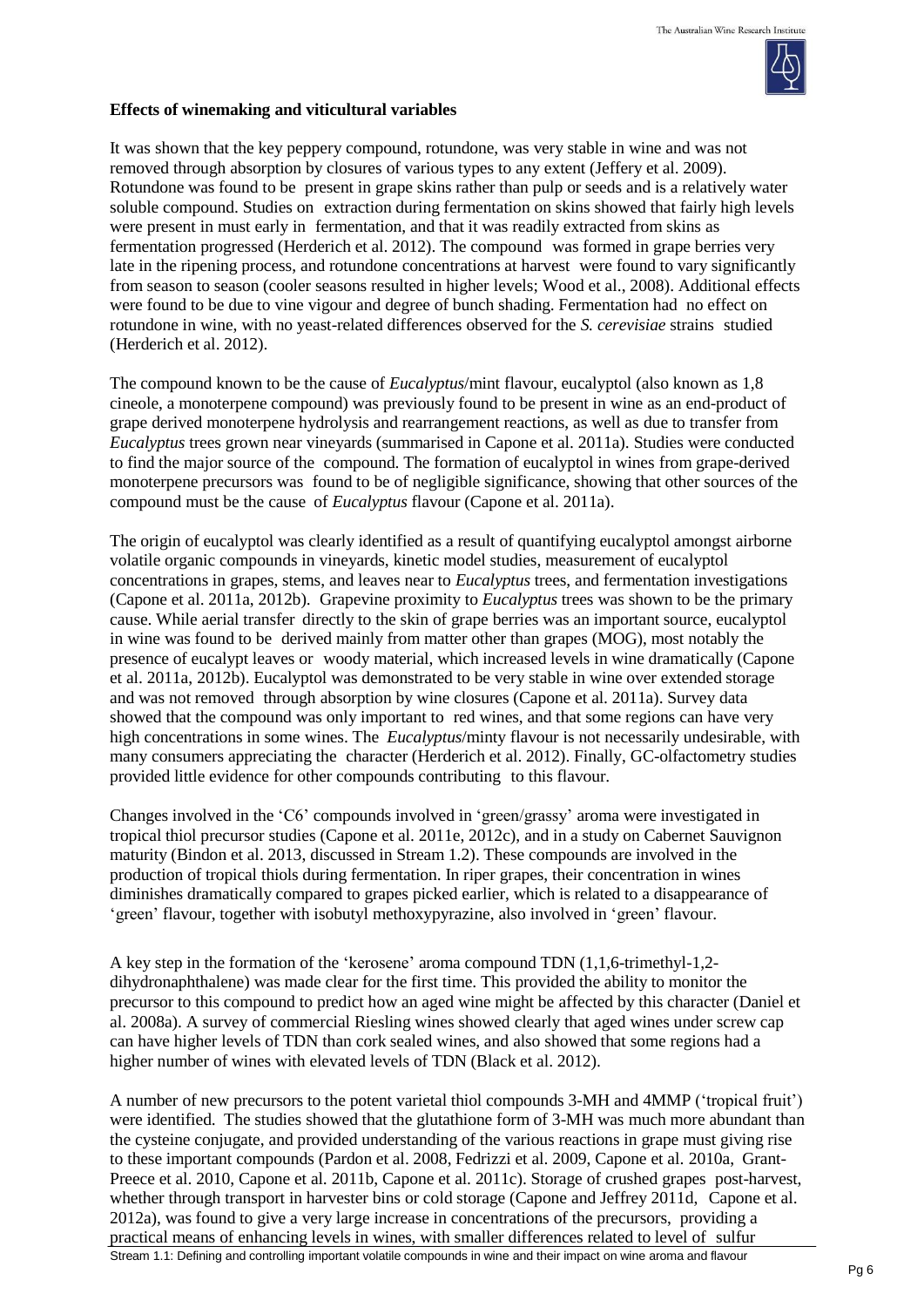

dioxide or ascorbic acid addition.

The compound beta-damascenone, a strong fruit flavour enhancer compound in most wines, was found to be derived from several precursor systems (Daniel et al. 2008b, Lloyd et al. 2011a, b), laying the foundation for better control of the level of this compound in wines.

In work conducted with the University of Adelaide, wine lactone, a potent monoterpene, was found to be formed slowly at wine pH from two precursor compounds, a monoterpene acid and the corresponding glucose ester (Giaccio et al. 2011), reinforcing the idea that it is likely to be important to the aged flavour of white wines, notably Riesling, where it may contribute to the 'lime' flavour of older wines (Francis 2010a).

A glycoside precursor of the potent oak derived compound *cis*-oak lactone (coconut flavour), was synthesised and an analytical method developed, allowing measurement of the oak lactone potential of oak wood and the effect of malolactic fermentation on this precursor (Hayasaka 2007, Fudge et al. 2008).

Investigations of smoke affected grapes and wines showed clearly that volatile phenols from smoke are extensively metabolised by vines, resulting in a broad range of non-volatile glycosides, these sugar-bound phenols act as flavour precursors and were proven to be effective markers of smoke exposure of grapes and wine (Hayasaka et al. 2010).

The causes of the formation of indole during problematic fermentations were investigated, notably the role of the amino acid tryptophan (Capone et al. 2010b, Arevalo-Villena et al. 2010, Stream 2.1).

### **Analytical methods**

A large number of highly sensitive, selective, accurate and precise analytical methods for quantification of volatile aroma compounds and their precursors were developed. The new analytical methods greatly expanded knowledge of wine flavour, with methods applied across multiple projects in microbiology, sensory, and processing studies.

An analytical method, using isotope-dilution GC-MS, for quantification of the newly identified 'pepper' compound rotundone was developed (Siebert et al. 2008), capable of measuring levels in wines and grapes at ng/L concentrations. The method was later improved to achieve greater throughput, being particularly useful for analyses of grape berry samples.

Method development and validation was completed for:

- the potent varietal thiol compounds 3-MH (Capone et al. 2011c), 4-MMP and 3-MHA, involved in 'tropical fruit' flavour in white wines, notably Sauvignon Blanc, and
- precursors to 3-MH (Capone et al. 2010a), involving synthesis of standards and optimisation of GC-MS and LC-MS/MS methods in collaboration with the University of Adelaide, including a novel derivatisation method.

The methods were applied to yeast strain studies discussed in Stream 1.3 and oxidation studies of Stream 2.2. The derivatisation procedure also resulted in the capacity to quantify benzenemethanethiol thought to be responsible for 'struck flint' aroma, and furfuryl thiol (coffee aroma).

An analytical method for the 'cut grass/green' compound cis-3-hexanol and other 'C6' compounds was established (Capone et al. 2012a). A quantitative analytical method for 1,8 cineole (*Eucalyptus* flavour) was also developed using a synthetic isotope-labelled analytical standard (Capone et al. 2011a).

A highly sensitive analytical method was developed and applied for the determination of halophenol compounds to allow diagnosis of industry taint problems (Capone et al. 2010b).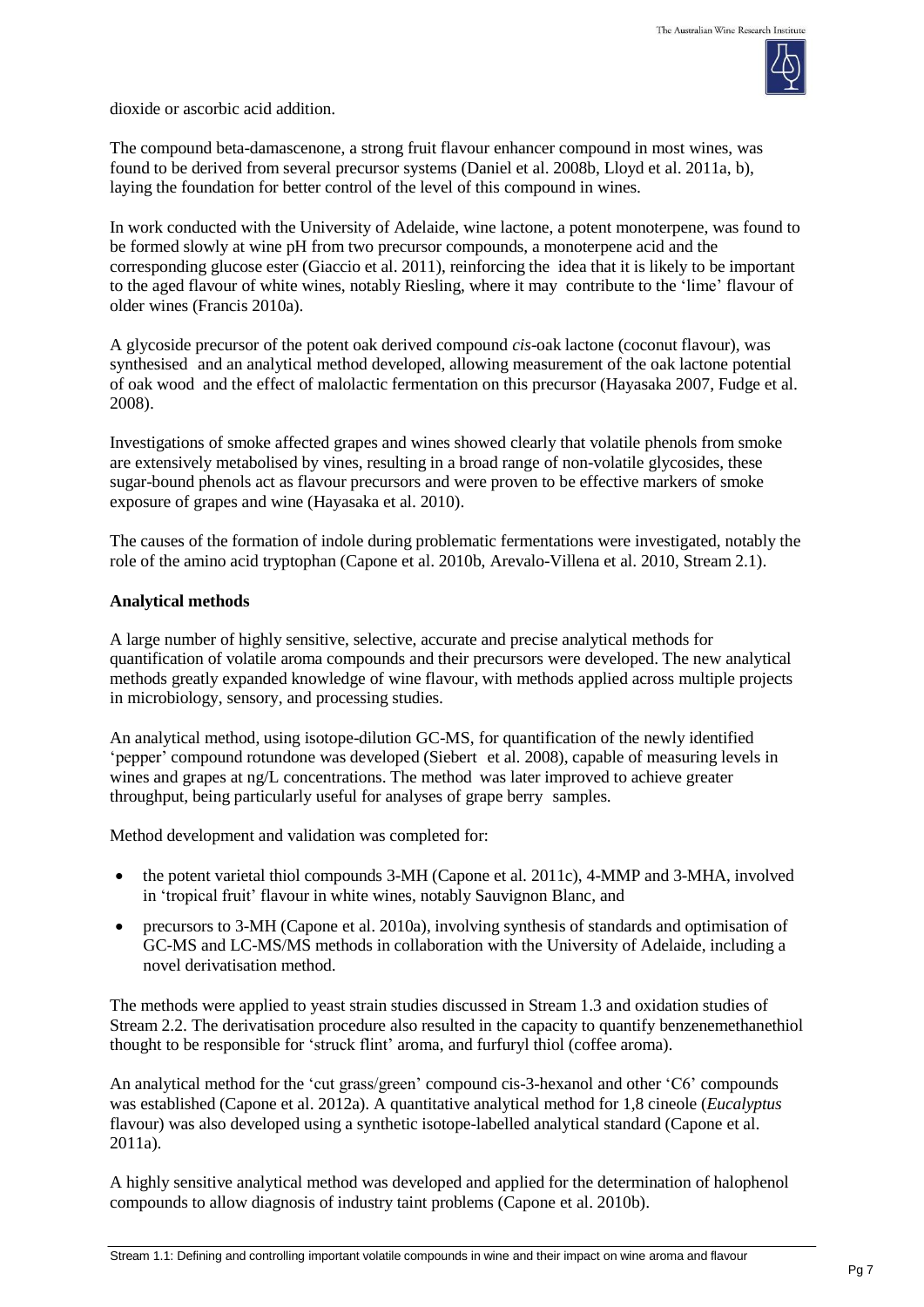

A method for quantification of indole ('plastic, moth-ball'), a yeast derived off-flavour compound that can be produced during sluggish fermentations, was developed (Capone et al. 2010b).

A highly sensitive method to determine 10 volatile sulfur-containing off-flavour compounds in wine was developed, validated (Siebert et al. 2010) and applied to wines with 'reductive flavour', as well as in studies discussed in Stream 2.2 and 1.3, and in investigations and projects with wine companies.

A method for quantifying compounds related to oxidation off-flavour was adopted and validated (Mayr et al. 2013). This greatly improved the ability to directly assess chemical changes due to oxidation, rather than indirectly as previously undertaken, using sulfur dioxide or brown colour as markers.

An analytical method for the quantification of a series of pairs of enantiomers (compounds with the same chemical structure but mirror images of each other) of alkyl gamma-lactones was achieved, using synthesised labelled standards (Cooke et al. 2009 b).

In order to better understand smoke taint, highly challenging syntheses of numerous phenol glycosides allowed analytical methods to be developed for these precursors (Hayasaka et al. 2013). With the recognition that cresols were important to smoke tainted wines, the routine volatile phenol analytical method was expanded to include these compounds (Hayasaka et al. 2010).

### **7. Outcome and Conclusion:**

The results of this stream have greatly increased knowledge of many key volatile compounds involved in wine flavour, so that the causative compounds for many of the most important sensory attributes of wines are now established.

A suite of analytical methods for quantifying a range of key volatile compounds important to wine aroma have been developed, with many able to be used by producers through the AWRI Commercial Service and other service laboratories. The analyses provide a much needed resource for evaluating the results of viticultural and winemaking studies, including the major off-flavours of oxidative or reductive characters, as well as more positive flavours such as damascenone and dimethyl sulfide.

Regarding pepper flavour in Shiraz, tools have now been developed which allow producers to adjust the causative compound, rotundone, in wines, through skin contact and harvest time. Information regarding differences in sensitivities among people, including winemakers, to rotundone has been elucidated. This enables industry trials to be supported which aim to improve viticultural management of rotundone concentrations by targeting individual vineyards, sections of vineyards and clonal selection.

The important issue of *Eucalyptus*/mint flavour, which is particularly relevant to Australian producers but is also a wine sensory attribute in many other countries where eucalypt trees are grown, has been another priority target of this research. The fact that grape leaves act as a source was not previously recognised, nor the very strong effect of the inclusion of even a small amount of eucalypt material as MOG. Producers now have the option of simple practices to modulate this aroma in their wines, by ensuring, for example, that rows close to *Eucalyptus* trees are harvested separately, and that those grape-lots, and those with MOG, are kept separate during processing. Harvester settings can also be adjusted to minimise MOG, or rows closest to trees can be hand-harvested in order to reduce MOG.

'Tropical fruit' thiols and their precursors are now better understood, with post-harvest storage of crushed white grapes a straightforward practical means of enhancing precursors of these thiols in must.

Knowledge of the key sulfur compounds involved in reductive off-flavour, and the ability to measure them accurately, gives the basis for solving problems through fermentation management or other interventions.

The knowledge generated regarding a wide range of taint and off-flavour compounds, including their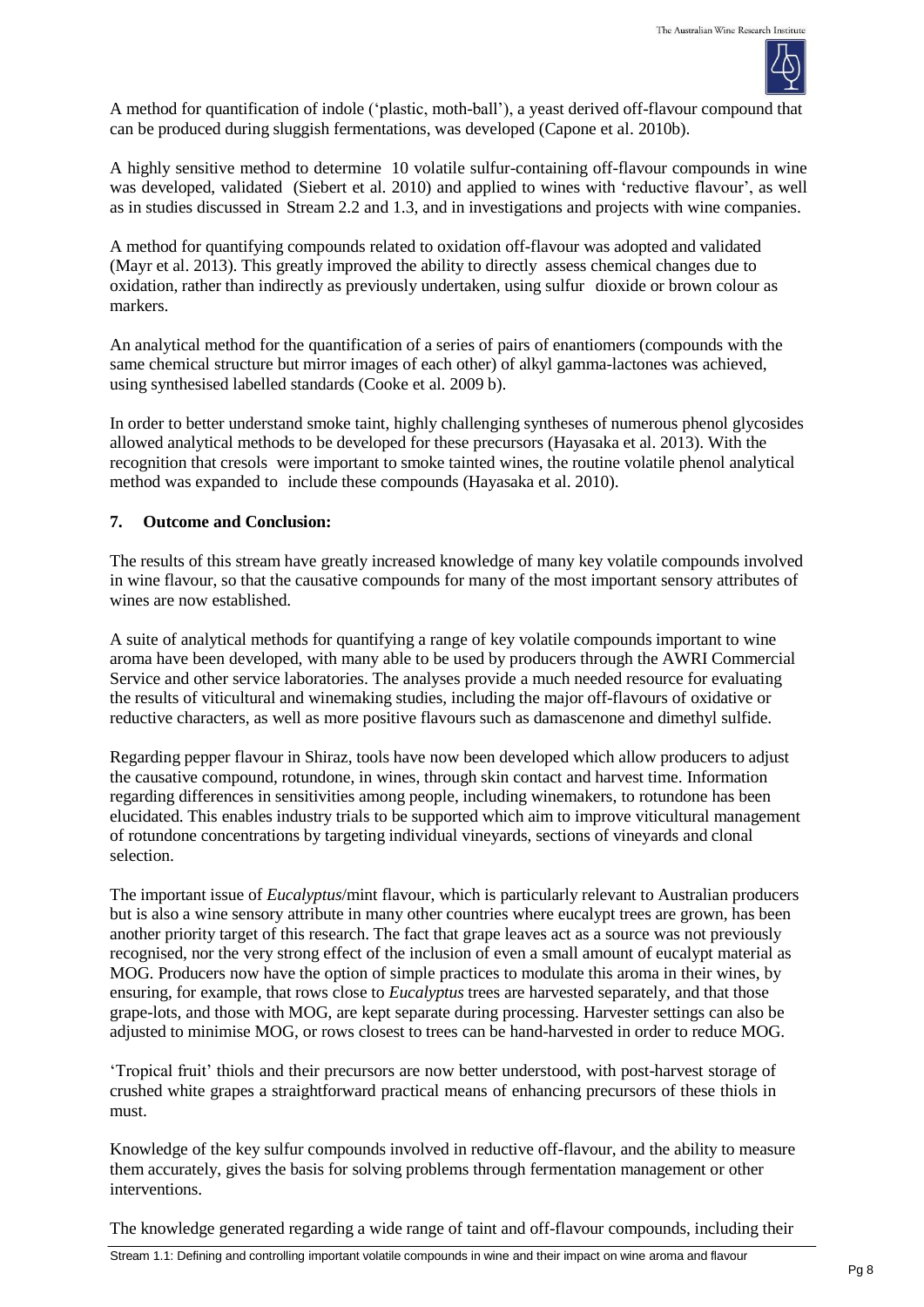

sensory effects and relative potency, provides a strong basis for diagnostic investigations which reduce the risks of further taint and fault issues arising, as well as evidence that can be used for insurance claims and in legal disputes. Detailed chemical knowledge regarding taints in grapes and wines, such as smoke or halophenol taint, can save the industry significant financial loss through avoidance of processing tainted grapes, by showing that wine in tank is not tainted and can be sold, as well as protecting Brand Australia and individual producers from damage resulting from tainted wine being released on to the market.

### **8. Recommendations:**

Investigations of the fundamentals of grape berry biosynthesis of rotundone would have great value to explain variations that have been observed across sites and sections of vineyards, this might lead to the recognition of key environmental switches required for the formation of grape and wine aroma compounds; this will be addressed in Project 3.1.1 of the AWRI's 2013-2018 R,D&E plan.

Several sensory attributes that are not well understood should be investigated, including 'stone fruit/apricot' flavour in white wines, 'raisin/jammy' flavour in red wines, especially in warmer vintages, and 'slow/stuck fermentation' flavour (to be addressed in Project 3.1.1 of the AWRI's 2013- 2018 R,D&E plan).

The recognition that grape leaves can act as a source of flavour derived from nearby native vegetation is also worthy of further study, as this may cause some 'terroir' differences, as well as desirable or undesirable flavour variations in vineyards (to be addressed in Project 3.1.1 of the AWRI's 2013-2018 R,D&E plan).

There are several outcomes from the studies carried out over the last seven years that require further investigation. While it has been demonstrated that varietal thiols are of great importance to Sauvignon Blanc flavour, their relevance to other varieties is still not clear. In addition, the link between the concentration of thiol precursors in grapes and the levels of precursors and aroma-active thiols found in wines needs to be corroborated, to allow assessment of the feasibility for targeting thiol precursors as a quality measure of the 'tropical' flavour potential of grapes. If such relationship is established, especially for varieties such as Riesling or Chardonnay, measurement of these compounds of grapes will help companies to select parcels of fruit for appropriate wine styles (to be addressed in Project 3.1.2 of the AWRI's 2013-2018 R,D&E plan).

Related to this, analysis of damascenone and DMS precursors in grapes would have great potential as simple markers of red wine flavour potential. Further research into wine lactone, to assess its role in lime/aged flavour in Riesling, would be valuable, to have as a target for viticultural and winemaking control of this desirable attribute (to be addressed in Project 3.1.2 of the AWRI's 2013-2018 R,D&E plan).

Studies to assess in-mouth release of glycosides and other precursors would be productive, potentially confirming the source of fruity aftertaste and length of flavour, and once again to provide a measure of this aspect of wine quality (to be addressed in Project 3.1.3 of the AWRI's 2013-2018 R,D&E plan).

Following the identification of specific compounds responsible for off-flavours and taints and subsequent preventative strategies being implemented, tools are required to remove these compounds from wine as prevention will not always be possible (to be addressed in Project 3.5.1 of the AWRI's 2013-2018 R,D&E plan).

The compound benzenemethanethiol is likely to be the key to the reductive 'struck flint' attribute that can be undesirable when present at too high a level in bottle aged wines and further investigations regarding it and other sulfur compound formation and control are warranted (to be addressed in Project 3.5.3 of the AWRI's 2013-2018 R,D&E plan).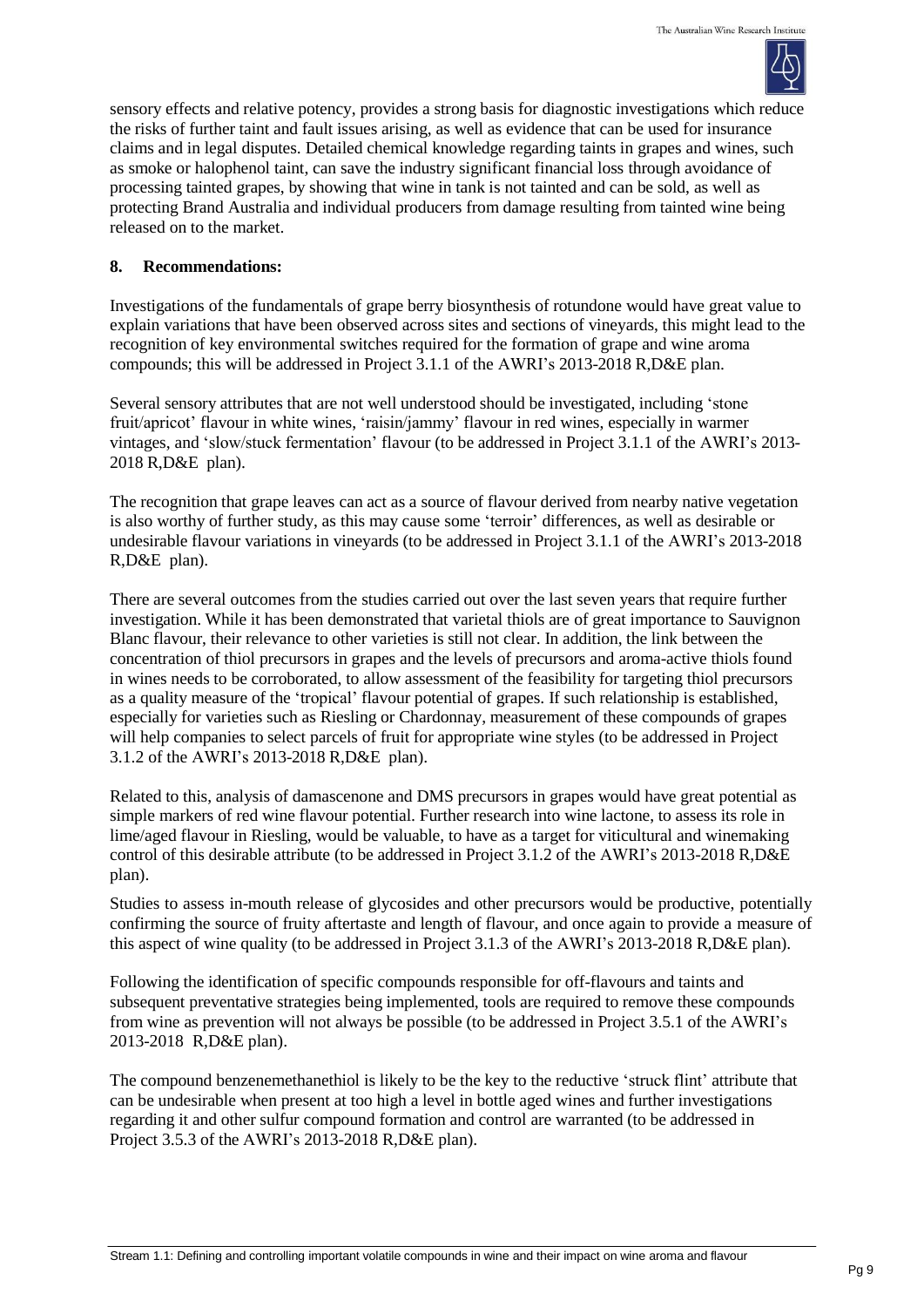

## **9. Budget reconciliation:**

| <b>Financial Year</b> | Receipts / Income <sup>O</sup> | Outgoings / Expenditure <sup>@</sup> |
|-----------------------|--------------------------------|--------------------------------------|
| Year 1: 2006/2007     | \$1,411,348                    | \$1,411,348                          |
| Year 2: 2007/2008     | \$1,619,303                    | \$1,619,303                          |
| Year 3: 2008/2009     | \$1,547,153                    | \$1,547,153                          |
| Year 4: 2009/2010     | \$1,623,376                    | \$1,623,376                          |
| Year 5: 2010/2011     | \$1,541,669                    | \$1,541,669                          |
| Year 6: 2011/2012     | \$1,243,252                    | \$1,243,252                          |
| Year 7: 2012/2013     | \$1,274,937                    | \$1,274,937                          |
| TOTAL                 | \$10,261,038                   | \$10,261,038                         |

 Note that the GWRDC – AWRI Investment Agreement budget was established and approved at an aggregate level, with variances to budget (i.e. annual overspends and underspends) reported and considered at that same aggregate (i.e. whole of agreement) level. The receipts / income relating to a Stream for any year therefore equate to the outgoings / expenditure within that Stream for that year, as any variances between total Investment Agreement funding received and total funds expended were considered at the whole of Agreement rather than individual Stream level.

Includes a pro-rated share of Theme 5 *Executive management and administration*.

| I hereby certify that this statement is true and accurate. |                                                   |       |  |  |
|------------------------------------------------------------|---------------------------------------------------|-------|--|--|
| Signature of duly authorised representative                |                                                   |       |  |  |
|                                                            | Group Manager - Corporate Services $29/11/2013$ . |       |  |  |
| Chris Day                                                  |                                                   |       |  |  |
| Name:                                                      | Title:                                            | Date: |  |  |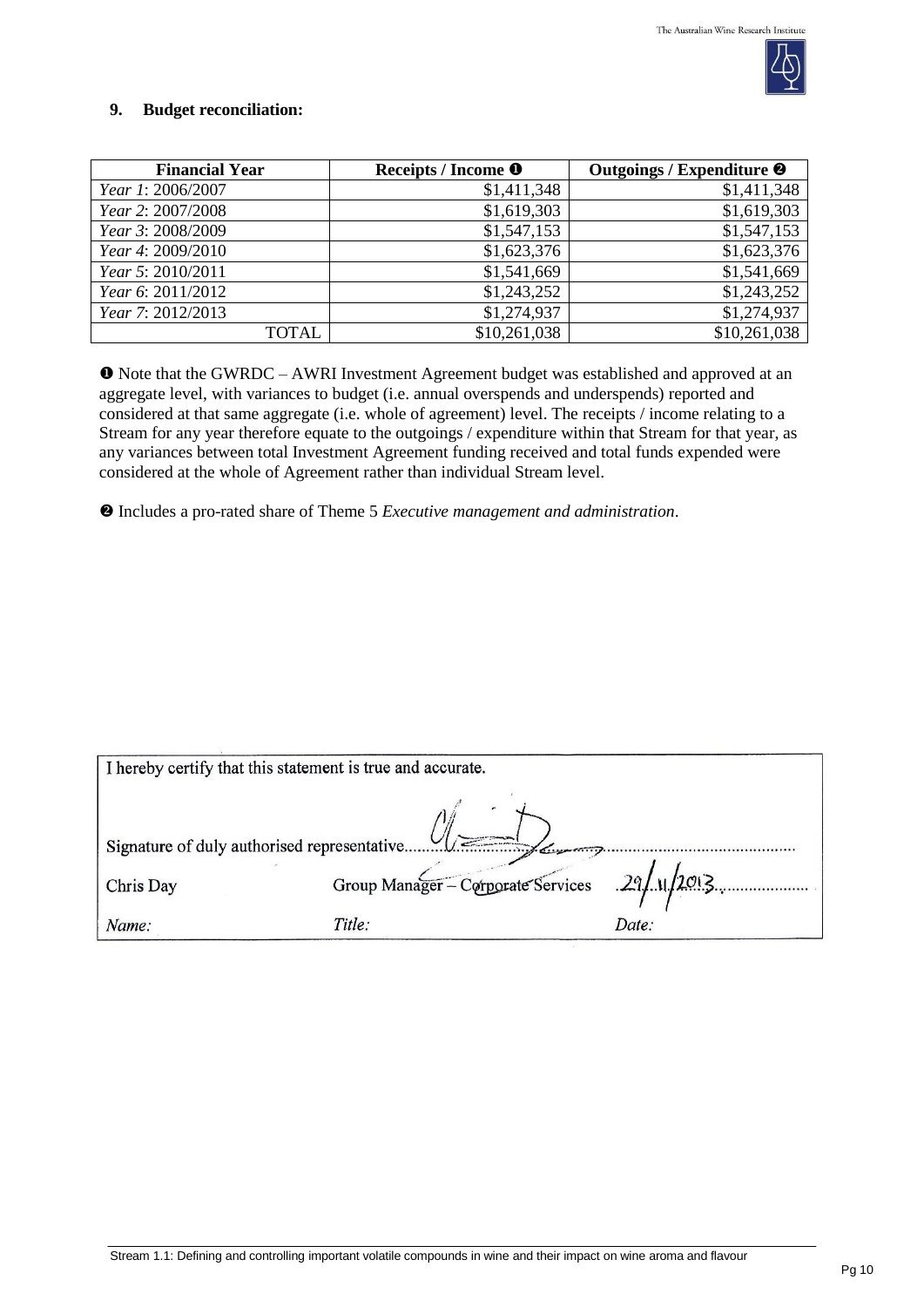

#### **10. References:**

Arevalo-Villena, M., Bartowsky, E.J., Capone, D., Sefton, M.A. (2010) Production of indole by wineassociated microorganisms under oenological conditions. Food Microbiology 27 (5): 685-690.

AWRI's R,D&E plan 2013-2018, [http://www.awri.com.au/about\\_the\\_awri/rde-plan/](http://www.awri.com.au/about_the_awri/rde-plan/)

Bindon, K., Varela, C.A., Kennedy, J., Holt, H.E., Herderich, M.J. (2013) Relationships between harvest time and wine composition in *Vitis vinifera* L. cv. Cabernet Sauvignon 1. Grape and wine chemistry Food Chemistry 138: 1696-1705.

Black, C., Francis, I.L., Henschke, P., Capone, D.L., Anderson, S., Day, M., Holt, H., Pearson, W., Herderich, M.J., Johnson, D.L. (2012) Aged Riesling and the development of TDN. Wine and Viticulture Journal Sept/Oct: 20-26.

Brown, R.C., Sefton, M.A., Taylor, D.K., Elsey, G.M. (2006) An odour detection threshold determination of all four possible stereoisomers of oak lactone in a white and a red wine. Australian Journal of Grape and Wine Research 12 (2): 115-118.

Brown, R.C., Sefton, M.A., Taylor, D.K., Elsey, G.M. (2007) The quantification and chiral distribution of  $\gamma$ -lactones in Australian red wine. Recent Highlights in Flavour Chemistry & Biology, Proceedings of the Wartburg Symposium on Flavour Chemistry and Biology, 8<sup>th</sup>, Eisenach, Germany, 27 Feb-2 March:, 256-260.

Capone, D.L., van Leeuwen, K.A., Pardon, K.H., Daniel, M.A., Elsey, G.M., Coulter, A.D., Sefton, M.A. (2010b) Identification and analysis of 2-chloro-6-methylphenol, 2,6-dichlorophenol and indole: Causes of taints and off-flavours in wines. Australian Journal of Grape and Wine Research 16 (1): 210-217.

Capone, D.L., Sefton, M.A., Hayasaka, Y., Jeffery, D.W. (2010a) Analysis of precursors to wine odorant 3-mercaptohexan-1-ol using HPLC-MS/MS: resolution and quantitation of diastereomers of 3-S-cysteinylhexan- 1-ol and 3-S-glutathionylhexan-1-ol. Journal of Agricultural and Food Chemistry 58(3): 1390-1395.

Capone, D.L., Jeffery, D.W. (2011d) Effects of transporting and processing Sauvignon Blanc grapes on 3-mercaptohexan-1-ol precursor concentrations. Journal of Agricultural and Food Chemistry 59(9): 4659-4667.

Capone, D.L., Leeuwen, K.V., Taylor, D.K., Jeffery, D.W., Pardon, K.H., Elsey, G.M., Sefton, M.A. (2011a) Evolution and occurence of 1,8-cineole (Eucalyptol) in Australian wine. Journal of Agricultural and Food Chemistry 59: 953-959.

Capone, D.L., Herderich, M., Pardon, K.H., Hayasaka, Y., Cordente, A.G., Grant-Preece, P.A., Sefton, M.A., Elsey, G.M., Jeffery, D.W. (2011e) Formation of varietal thiol aroma compounds in wine: synthetic and analytical studies of grape and wine thiol conjugates. *Hoffman, T., Meyerhof, W.,* Schieberle, P. (eds) In Proceedings of 9<sup>th</sup> Wartburg Symposium on Flavour Chemistry and Biology, Eisenach, Germany, 13-16 April 2010, Deutsche Forchungsanstalt fur Lebensmittelchemie: Freising, Germany, pp 242-248*.*

Capone, D.L., Pardon, K.H., Cordente, A.G., Jeffery, D.W. (2011b) Identification and quantitation of 3- S -cysteinylglycinehexan-1-ol (Cysgly-3-MH) in Sauvignon Blanc grape juice by HPLC-MS/MS. Journal of Agricultural and Food Chemistry 59(20): 11204-11210.

Capone, D.L., Sefton, M.A., Jeffery, D.W. (2011c) Application of a modified method for 3 mercaptohexan-1-ol determination to investigate the relationship between free thiol and related conjugates in grape juice and wine. Journal of Agricultural and Food Chemistry 59(9): 4649-4658.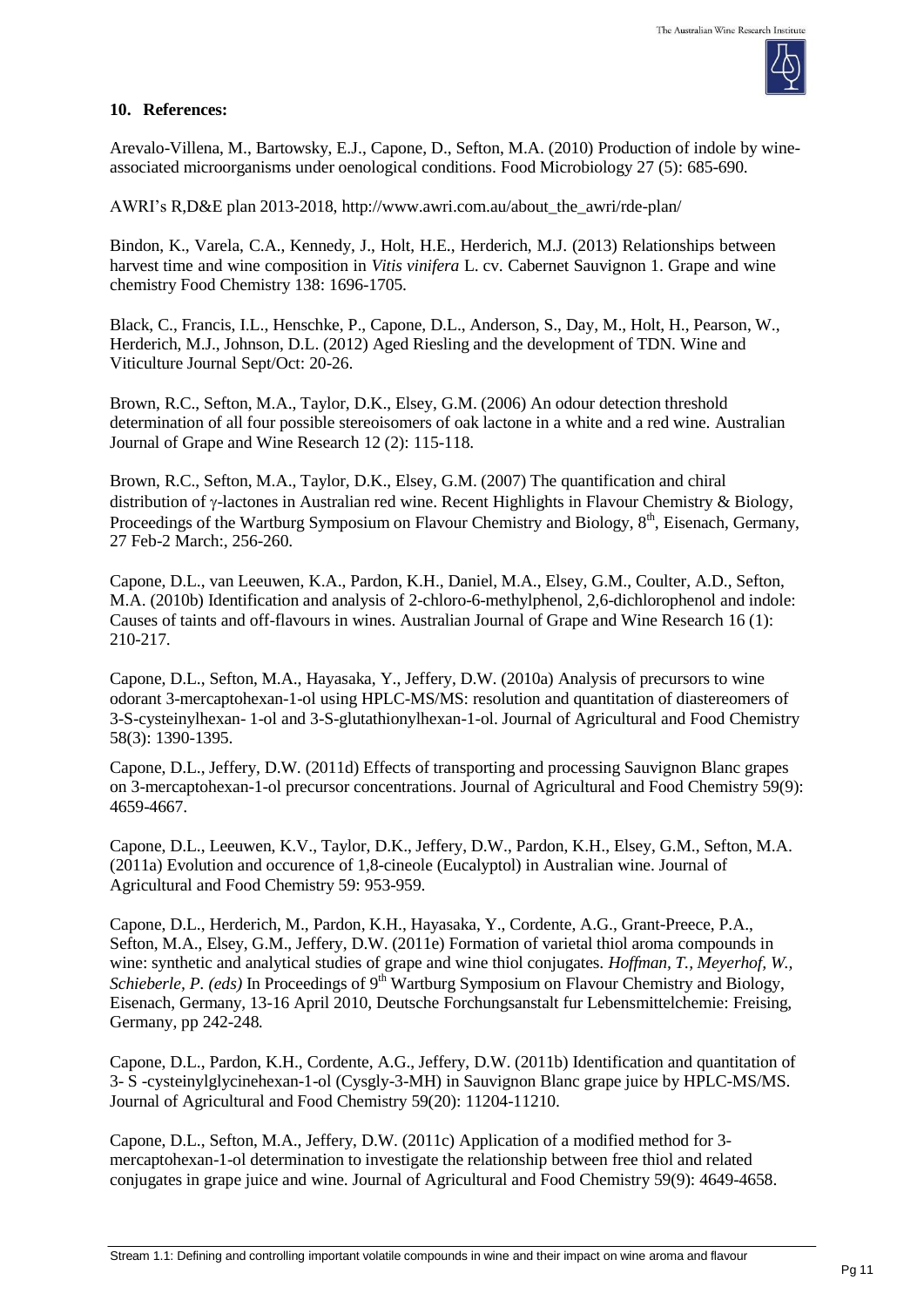

Capone, D.L., Jeffery, D.W., Sefton, M.A. (2012c) Analytical investigations of wine odorant 3 mercaptohexan-1-ol and its precursors. Qian, M.C., Shellhammer, T.H. (eds) In 'Flavor Chemistry of Wine and Other Alcoholic Beverages'. ACS Symposium Series, Vol. 1104 American Chemical Society: Washington, DC. 15-35

Capone, D.L., Jeffery, D.W., Sefton, M.A. (2012b) Vineyard and fermentation studies to elucidate the origin of 1,8-cineole in Australian Wine. Journal of Agricultural and Food Chemistry 60: 2281-2287.

Capone, D.L., Black, C.A., Jeffery, D.W. (2012a) Effects on 3-Mercaptohexan-1-ol precursor concentrations from prolonged storage of Sauvignon Blanc grapes prior to crushing and pressing. Journal of Agricultural and Food Chemistry 60(13): 3515-3523.

Cooke, R.C., Capone, D.L., van Leeuwen, K.A., Elsey, G.M., Sefton, M.A. (2009b) Quantification of several 4-alkyl substituted γ--lactones in Australian wines. Journal of Agricultural and Food Chemistry 57: 348-352.

Cooke, R.C., van Leeuwen, K.A., Capone, D.L., Gawel, R., Elsey, G.M., Sefton, M.A. (2009a) Odour detection thresholds and enantiomeric distributions of several 4-alkyl substituted γ-lactones in Australian red wine. Journal of Agricultural and Food Chemistry 57(6): 2462-2467.

Coulter, A.D., Capone, D.L., Baldock, G.A., Cowey, G.D., Francis, I.L., Hayasaka, Y., Holdstock, M.G., Sefton, M.A., Simos, C.A., Travis, B. (2008) Taints and off-flavours in wine - case studies of recent industry problems.Blair, R.J., Williams, P.J., Pretorius, I.S. (eds.) The 13th Australian Wine Industry Technical Conference, Adelaide, South Australia. The Australian Wine Industry Technical Conference Inc., Adelaide, South Australia: 73-80.

Daniel, M.A., Puglisi, C.J., Capone, D.L., Elsey, G.M., Sefton, M.A. (2008b) Rationalizing the formation of damascenone: Synthesis and hydrolysis of damascenone precursors and their analogues, in both aglycone and glycoconjugate forms. Journal of Agricultural and Food Chemistry 56(19): 9183-9189.

Daniel, M.A., Capone, D.L., Sefton, M.A., Elsey, G.M. (2008a) Riesling acetal is a precursor to 1,1,6 trimethyl-1,2-dihydronaphthalene (TDN) in wine. Australian Journal of Grape and Wine Research 15 (1): 93-96.

Fedrizzi, B., Pardon, K.H., Sefton, M.A., Elsey, G.M., Jeffery, D.W. (2009) First identification of 4- S-glutathionyl-4-methylpentan-2-one, a potential precursor of 4-mercapto-4-methylpentan-2-one, in Sauvignon Blanc juice. Journal of Agricultural and Food Chemistry 57: 991-995.

Francis, I.L. (2010a) Riesling Flavour. Helm, K., Burgess, T. (eds.) Riesling in Australia. Winetitles, Adelaide, South Australia: 40-43.

Francis, L., Osidacz, P., Bramley, B., King, E., O'Brien, V., Curtin, C., Waters, E., Jeffery, D., Herderich, M.J., Pretorius, I.S. (2010b) Linking wine flavour components, sensory properties and consumer quality perceptions. Australian and New Zealand Wine Industry Journal 25 (5): 18-23.

Fudge, A.L., Elsey, G.M., Hayasaka, Y., Wilkinson, K.L. (2008) Quantitative analysis of β-dglucopyranoside of 3-methyl-4-hydroxyoctanoic acid, a potential precursor to cis-oak lactone, in oak extracts using liquid chromatography-tandem mass spectrometry based stable isotope dilution analysis. Journal of Chromatography A 1215 (1-2): 51-56.

Giaccio, J., Capone, D.L., Hakansson, A.E., Smyth, H.E., Elsey, G.M., Sefton, M.A., Taylor, D.K., (2011) The formation of wine lactone from grape-derived secondary metabolites. Journal of Agricultural and Food Chemistry 59: 660-664.

Grant-Preece, P.A., Pardon, K.H., Capone, D.L., Cordente, A.G., Sefton, M.A., Jeffery, D.W., Elsey, G.M. (2010) Synthesis of wine thiol conjugates and labeled analogues: Fermentation of the glutathione conjugate of 3-mercaptohexan-1-ol yields the corresponding cysteine conjugate and free thiol. Journal of Agricultural and Food Chemistry 58(3): 1383-1389.

Stream 1.1: Defining and controlling important volatile compounds in wine and their impact on wine aroma and flavour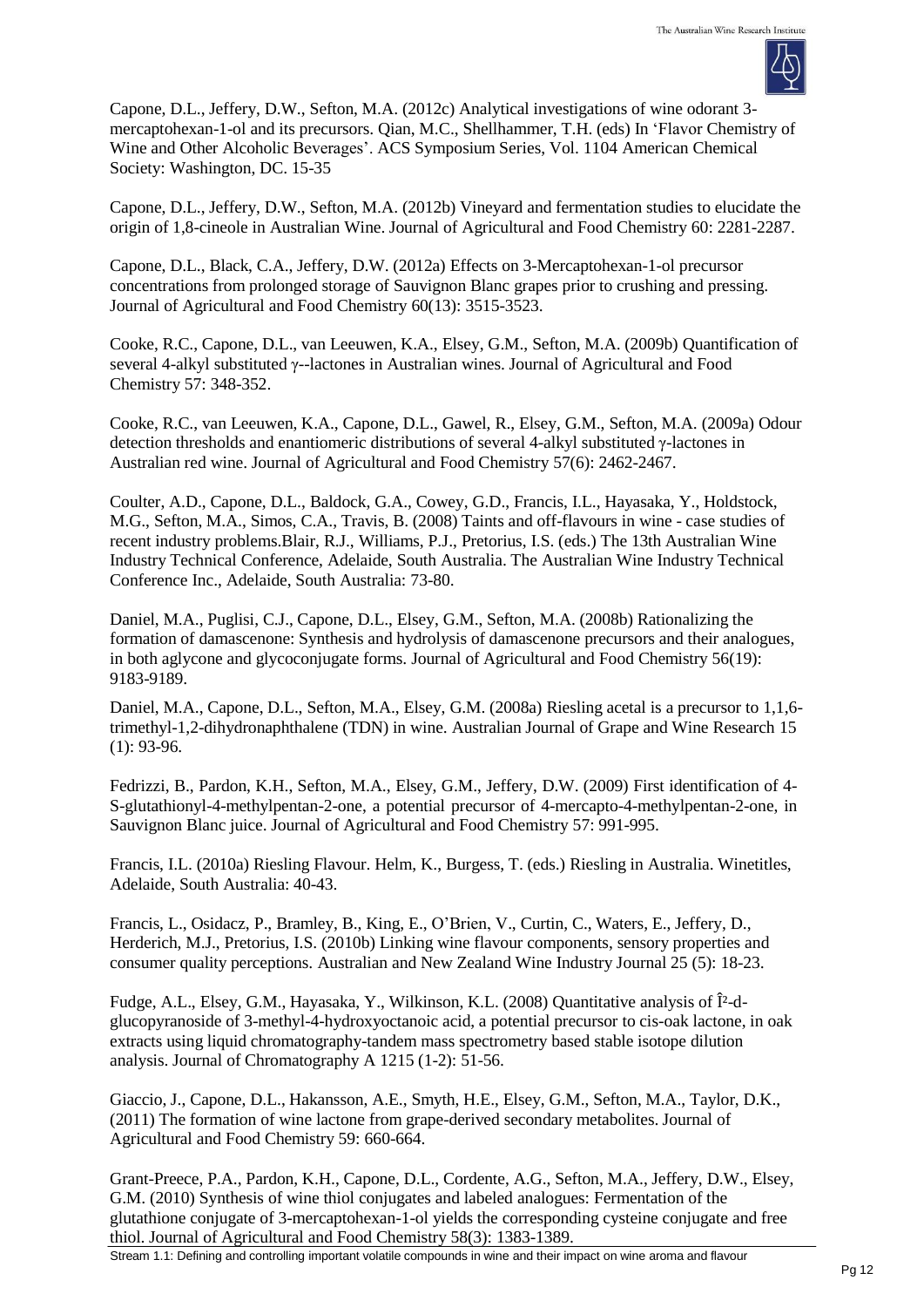

Hayasaka, Y., Wilkinson, K.L., Elsey, G.M., Raunkjaer, M., Sefton, M.A. (2007) Identification of natural oak lactone precursors in extracts of American and French oak woods by liquid chromatographytandem mass spectrometry. Journal of Agricultural and Food Chemistry 55(22): 9195-9201.

Hayasaka, Y., Baldock, G.A., Parker, M., Pardon, K.H., Black, C.A., Herderich, M.J., Jeffery, D.W. (2010) Glycosylation of smoke-derived volatile phenols in grapes as a consequence of grapevine exposure to bushfire smoke. Journal of Agricultural and Food Chemistry 58(20): 10989-10998.

Hayasaka, Y., Parker, M., Baldock, G.A., Pardon, K.H., Black, C.A., Jeffery, D.W. Herderich, M.J. (2013) Assessing the Impact of Smoke Exposure in Grapes: Development and Validation of a HPLC-MS/MS Method for the Quantitative Analysis of Smoke-Derived Phenolic Glycosides in Grapes and Wine. J. Agric. Food Chem. Journal of Agricultural and Food Chemistry, 61, 25−33.

Herderich, M.J., Siebert, T.E., Parker, M., Capone, D.L., Jeffery, D.W., Osidacz, P., Francis, I.L. (2012) Spice up your life: analysis of key aroma compounds in Shiraz. Qian, M., Shellhammer, T.H. (eds.) Flavour Chemistry of Wine and Other Alcoholic Beverages. Washington, D.C.: American Chemical Society: 3-13.

Jeffery, D.J., Siebert, T.E., Capone, D., Pardon, K., van Leeuwen, K.A., Solomon, M. (2009) Grape and wine pepper aroma – analytically challenging but we sniff it out in the end. AWRI Technical Review (180): 11-16.

Lloyd, N.D.R., Capone, D.L., Ugliano, M., Taylor, D.K., Skouroumounis, G.K., Sefton, M.A., Elsey, G.M. (2011a) Formation of beta-damascenone under both commercial and model fermentation conditions. Journal of Agricultural and Food Chemistry 59: 1338-1343.

Lloyd, N.D.R., Capone, D.L., Ugliano, M., Taylor, D.K., Sefton, M.A., Elsey, G.M. (2011b) The role of yeast in the generation of the odorant damascenone in wine. *Hoffman, T., Meyerhof, W., Schieberle,* P. (eds) In Proceedings of 9<sup>th</sup> Wartburg Symposium on Flavour Chemistry and Biology, Eisenach, Germany, 13-16 April 2010, Deutsche Forchungsanstalt fur Lebensmittelchemie: Freising, Germany: 447-451.

Mayr, C.M., Capone, D.L., Francis, I.L. (2013) Development of a comprehensive GC- MS/MS method to quantify 18 volatile aroma compounds related to oxidative off-flavour in wines. (manuscript in preparation – further information available on request).

Pardon, K.H., Graney, S.D., Capone, D.L., Swiegers, J.H., Sefton, M.A., Elsey, G.M. (2008) Synthesis of the individual diastereomers of the cysteine conjugate of 3-mercaptohexanol (3-MH). Journal of Agricultural and Food Chemistry 56(10): 3758-3763.

Parker, M., Pollnitz, A.P., Cozzolino, D., Francis, I.L., Herderich, M.J., (2007) Identification and quantification of a marker compound for 'pepper' aroma and flavor in Shiraz grape berries by combination of chemometrics and gas chromatography-mass spectrometry. Journal of Agricultural and Food Chemistry 55(15): 5948-5955.

Parker, M., Osidacz, P., Baldock, G.A., Hayasaka, Y., Black, C.A., Pardon, K.H., Jeffery, D.W., Geue, J.P., Herderich, M.J., Francis, I.L. (2012) Contribution of several volatile phenols and their glycoconjugates to smoke-related sensory properties of red wine. Journal of Agricultural and Food Chemistry 60(10): 2629-2637.

Pollnitz, A.P., Wood, C., Siebert, T.E., Parker, M., Capone, D.L., et al. (2008) Pepper aroma in Shiraz. Blair, R.J., Williams, P.J., Pretorius, I.S. (eds.) The 13th Australian Wine Industry Technical Conference, Adelaide, South Australia. Australian Wine Industry Technical Conference Inc., Adelaide, South Australia: 157-159.